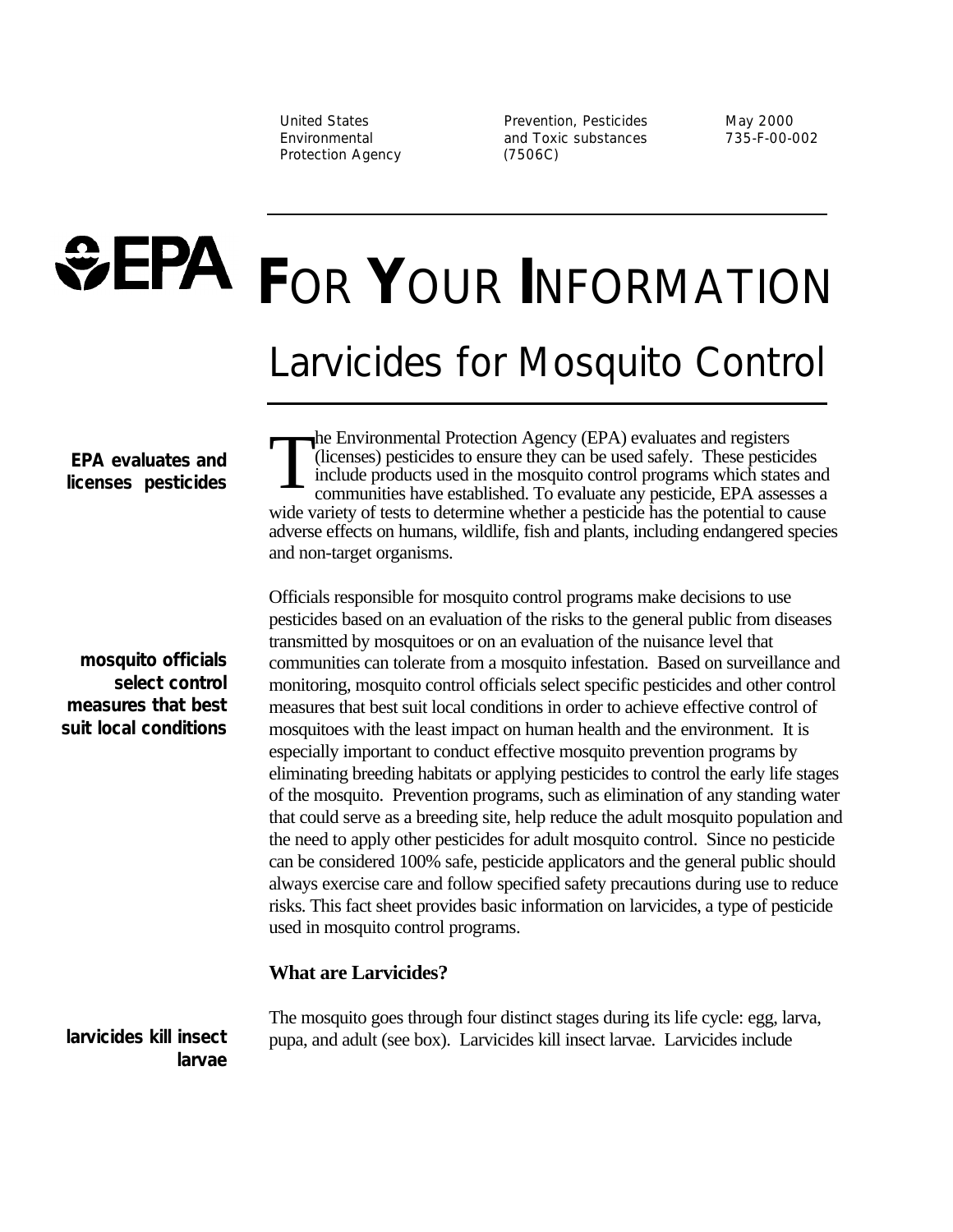biological insecticides, such as the microbial larvicides *Bacillus sphaericus* and *Bacillus thuringiensis israelensi*s*.* Larvicides include other chemicals used for controlling mosquito larvae, such as temephos, methoprene, oils, and monomolecular films. Larvicide treatment of breeding habitats help reduce the adult mosquito population in nearby areas.

## **How are Larvicides Used in Mosquito Control?**

State and local agencies in charge of mosquito control typically employ a variety of techniques in an Integrated Pest Management (IPM) approach, which include *surveillance, source reduction*, *larviciding* and *adulticiding*, to control mosquito populations. Since mosquitoes must have water to breed, source reduction aims to cut down opportunities for breeding, and can be as simple as turning over trapped water in a container to large-scale engineering and management of marsh water. Larviciding involves applying chemicals to habitats to kill pre-adult mosquitoes. Larviciding can reduce overall pesticide usage in a control program by reducing or eliminating the need for ground or aerial application of chemicals to kill adult mosquitoes.

## **What are Microbial Larvicides?**

Microbial larvicides are bacteria that are registered as pesticides for control of mosquito larvae in outdoor areas such as irrigation ditches, flood water, standing ponds, woodland pools, pastures, tidal water, fresh or saltwater marshes, and storm water retention areas. Duration of effectiveness depends primarily on the mosquito species, the environmental conditions, the formulation of the product, and water quality. Microbial larvicides may be used along with other mosquito control measures in an integrated pest management (IPM) program. The microbial larvicides used for mosquito control are *Bacillus*

#### **Mosquito Life Cycle**

**egg** - hatch when exposed to water;

**larva** - (pl. - larvae) lives in the water; molts several times; most species surface to breathe air;

**pupa** - (pl. - pupae) non-feeding stage just prior to emerging as adult;

**adult** - flies short time after emerging and after its body parts have hardened.

*thuringiensis israelensis* (Bti) and *Bacillus sphaericus* (Bs).

# **larvicides are used as one of several tools in mosquito control**

**microbial larvicides are bacteria that are registered as pesticides**